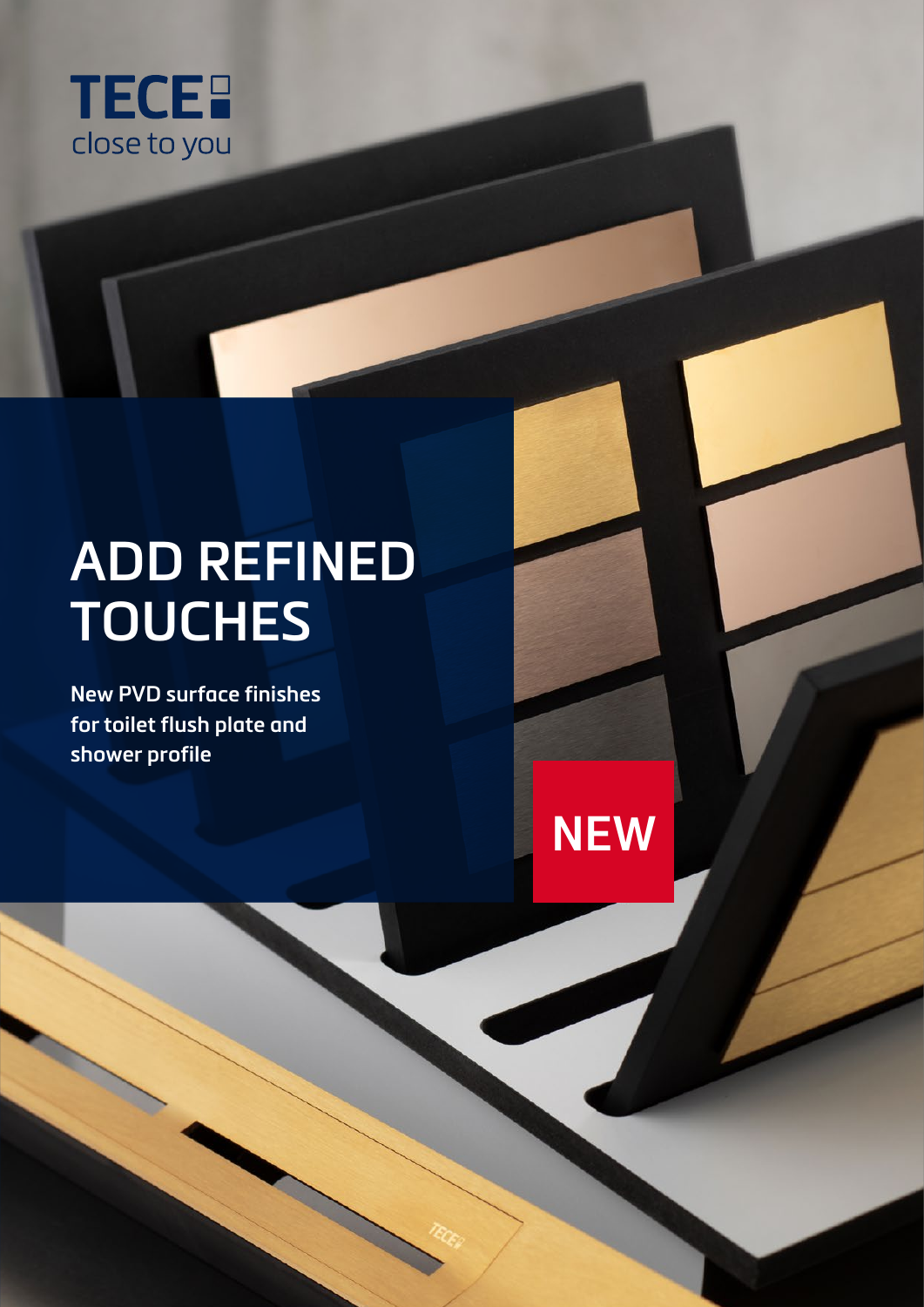

## **IN PERFECT HARMONY**

Gone are the days when chrome and stainless steel were the only options in the bathroom. New refined surfaces are finding their way into the world of fittings and accessories. Combined with wall claddings, ceramics and textiles they create a high-quality bathroom ambience of character. These looks can now be consistently combined - with the current TECE surface finishes for toilet flush plate and shower profile in Gold Optic, Red Gold and Black Chrome.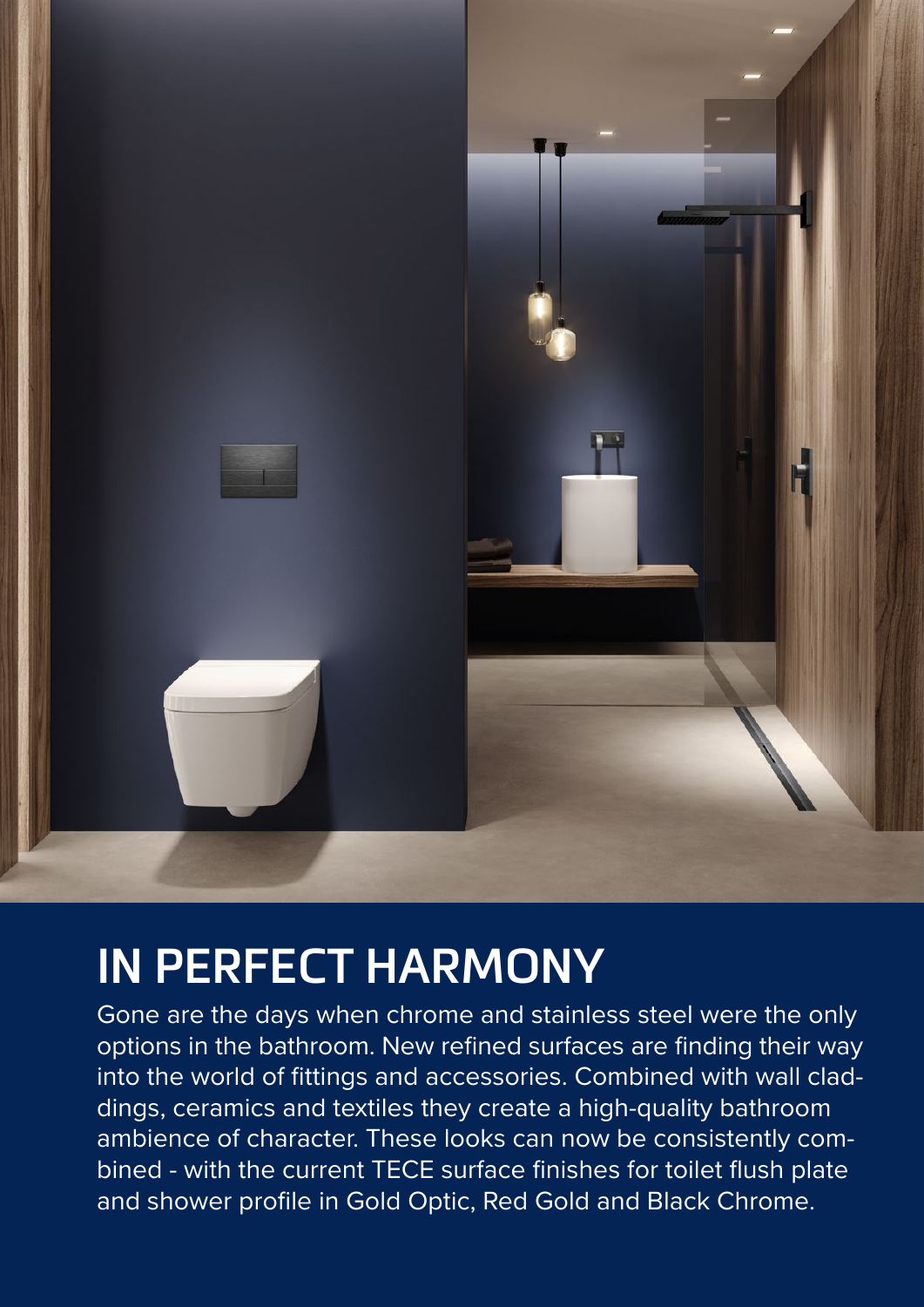" Truly good design is more than just pure optics – it shows in the details. The consistent coordination of all elements ensures quality that lasts."





1 TECEsquare metal toilet flush plate in Brushed Black Chrome 2 TECEdrainprofile shower profile in Brushed Black Chrome



#### **It's about the details.**

The new PVD surface finishes for toilet flush plates of the TECEsquare metal series and the TECEdrainprofile recessed shower profile now allow for harmonious bathroom design right down to the details. They are colour matched to the latest offers from leading manufacturers including those from the hansgrohe/AXOR collections.



#### **Highly refined.**

The visible stainless steel parts of TECEsquare metal and TECEdrainprofile are finished with PVD technology\*. With a result that is clear to see:

**2**

The coated surfaces are of excellent colour quality and shine and are highly resistant to abrasion and scratches.

\*PVD stands for "Physical Vapour Deposition" (coating with a metal vapour)

#### **PVD surface finishes for toilet flush plate and shower profile**

- Three new trend colours in polished and brushed surfaces
- Consistent collection additions "from a single source" - for the shower and toilet
- Colour matched to current fitting collections such as hansgrohe/AXOR
- Excellent colour quality and shine
- High resistance to abrasion, scratches and a range of corrosive media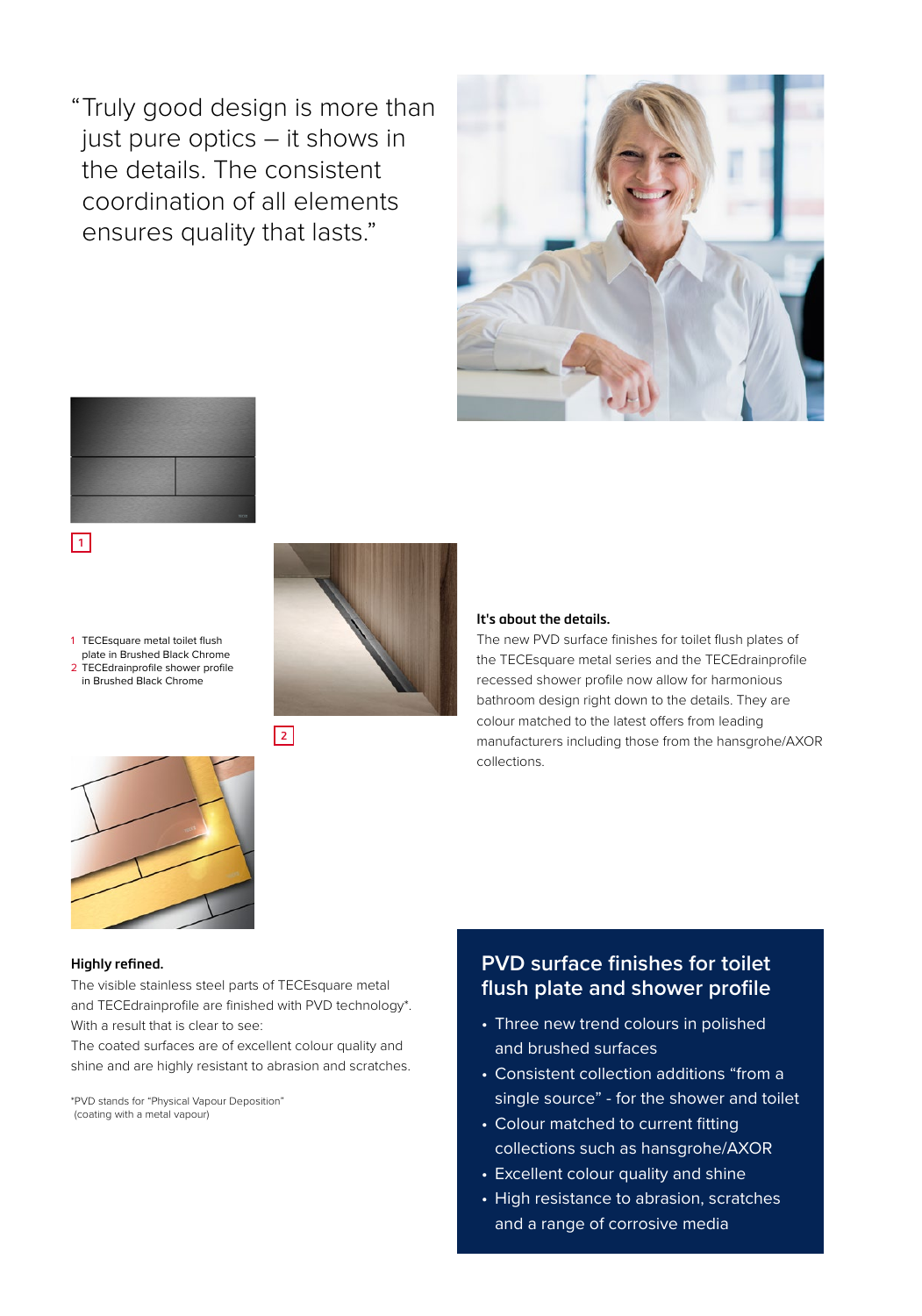## **Unmistakeable. Down to the detail.**

From the modern loft character through to the atmospheric boudoir, flush plates and shower profiles complement current bathroom fittings for a comprehensively harmonious overall look.



Red Gold is our homage to the modern feminine style in which reserved elegance and a confident appearance is not a contradiction.

> Soft visuals, strong surface: The surfaces finished with PVD are especially durable and scratch-proof and guarantee outstanding colour quality and shine.

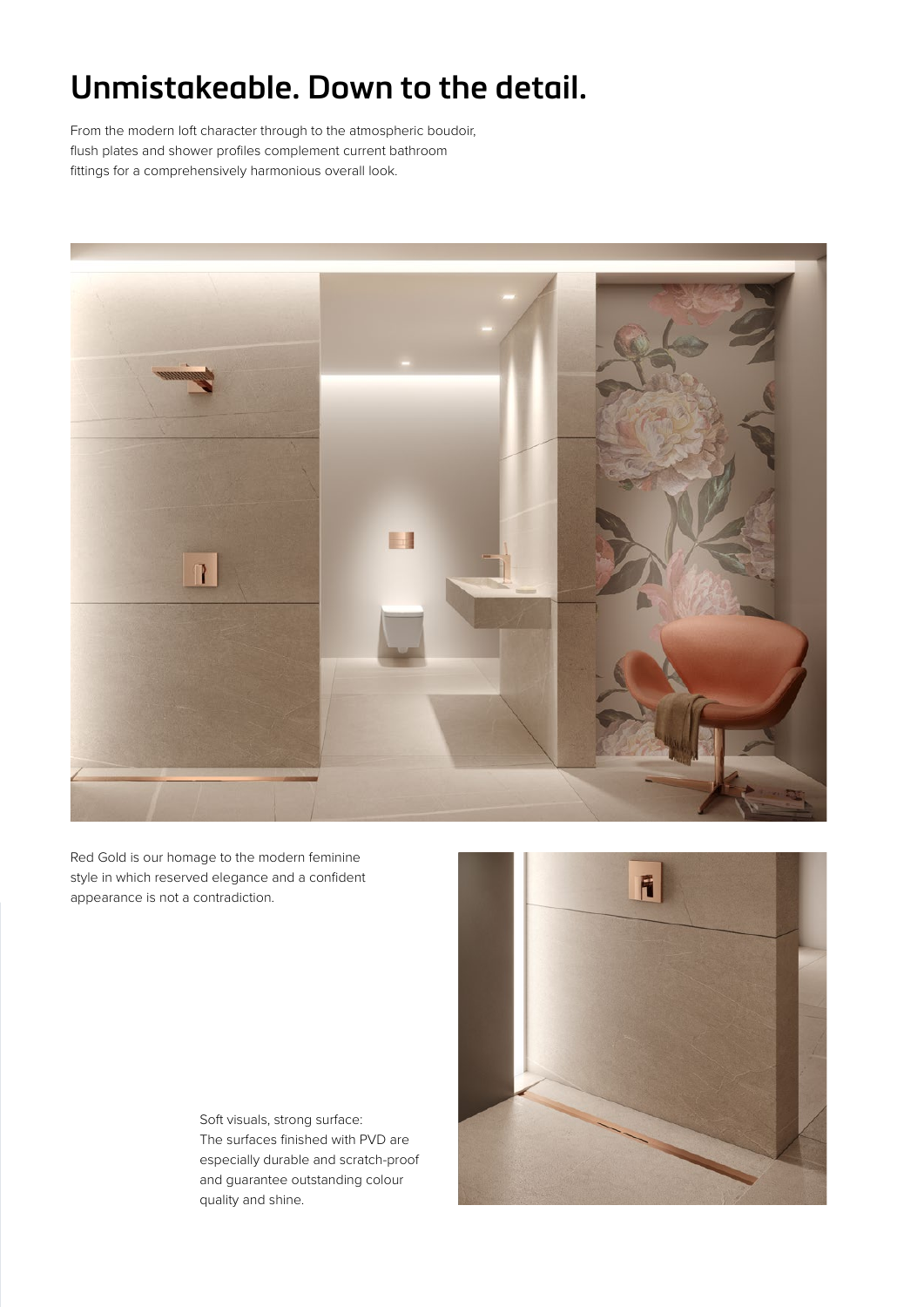



A touch of luxury: Our Gold Optic surface finish adds warmth and exclusive elegance to the room.

The new surface finishes for the TECEsquare and TECEdrainprofile ranges are available in three modern tones, in both polished and brushed versions.



Polished/Brushed



Red Gold Polished/Brushed



Black Chrome Polished/Brushed